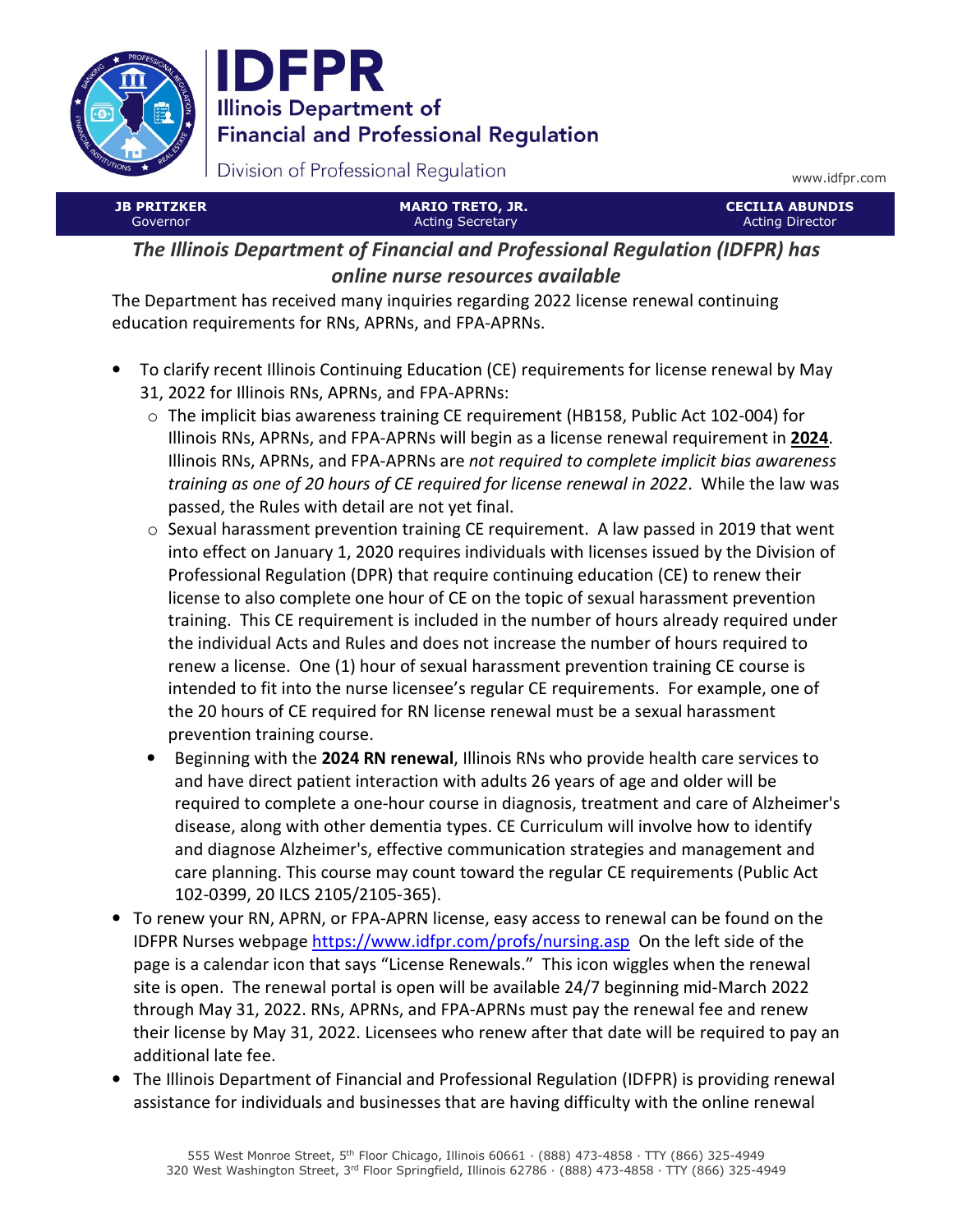process. These steps will help licensees better navigate the account matching process on the Department's updated online portal. For those requiring additional assistance, please email: fpr.lmu@illinois.gov

- o Assistance for Individuals: https://bit.ly/3mb8C7U
- o Assistance for Businesses: https://bit.ly/3E5Fll8
- To print your license or download an electronic copy to your phone, just head to the IDFPR website.
- On the IDFPR Division of Professional Regulation Nurses webpage, the "Requirements of an Internationally Educated Nurse" document has been updated. Resources on this document now include the names of Board of Nursing approved vendors for items required to apply for an Illinois nurse license. Information includes that endorsing an active license from another state requires: an application by Endorsement. A Credential Evaluation Service (CES) Report is not required if the state of original licensure required a report at the time of original licensure. An English equivalency test is not required as long as the nurse applying for endorsement took and passed the NCLEX® licensure examination.
- The Illinois Department of Financial and Professional Regulation (IDFPR) Resources for Illinois Residents and Licensees Impacted by Coronavirus 2019 Disease (COVID-19) webpage https://www.idfpr.com/COVID-19.asp is still available. This IDFPR webpage has list of resources for Illinois licensees and consumers impacted by the Coronavirus Disease 2019 (COVID-19). This page includes press releases, FAQ sheets, and Executive Orders that affect the professions IDFPR licenses and oversees.
- The list of health care professional temporary practice permits granted in Illinois may be found here: https://www.idfpr.com/Forms/COVID19/Temp%20Practice%20Permits.pdf
- IDFPR's Division of Professional Regulation has issued a notice, "Notice that Advice or Treatment Regarding Covid-19 Must conform with Evidence-Based Medicine and Standards of Care," to remind physicians and other healthcare professionals that any advice or treatment provided to a patient must conform with evidence-based medicine and standards of care and that failure to do so may subject the individual to disciplinary action. Licensed healthcare professionals have an ethical and professional duty to the public and are entrusted to protect the public health and the safety of patients. IDFPR is aware of licensed healthcare professionals providing misinformation regarding COVID-19 mitigations and treatment. https://www.idfpr.com/Forms/COVID19/IDFPR%20statement-physicians.pdf
- The Health Care Temporary Practice out of state temporary practice permit has been extended through May 31, 2022 or until the expiration of the Gubernatorial COVID-19 Disaster proclamations https://idfpr.com/Renewals/Apply/Forms/F2398.pdf.
- Variance: The Healthcare License Reinstatement Application is specific to the COVID-19 Pandemic and limited to prior State of Illinois licensees who were in good standing, including: Licensed Practical Nurse, Advanced Practice Registered Nurse, and Registered Nurse. The license must have been on an "inactive" status for less than five years. The COVID-19 license will have an expiration date of May 31, 2022 or until the expiration of the Gubernatorial COVID-19 Disaster Proclamations. There is no fee to apply https://idfpr.com/Renewals/Apply/Forms/F2396.pdf